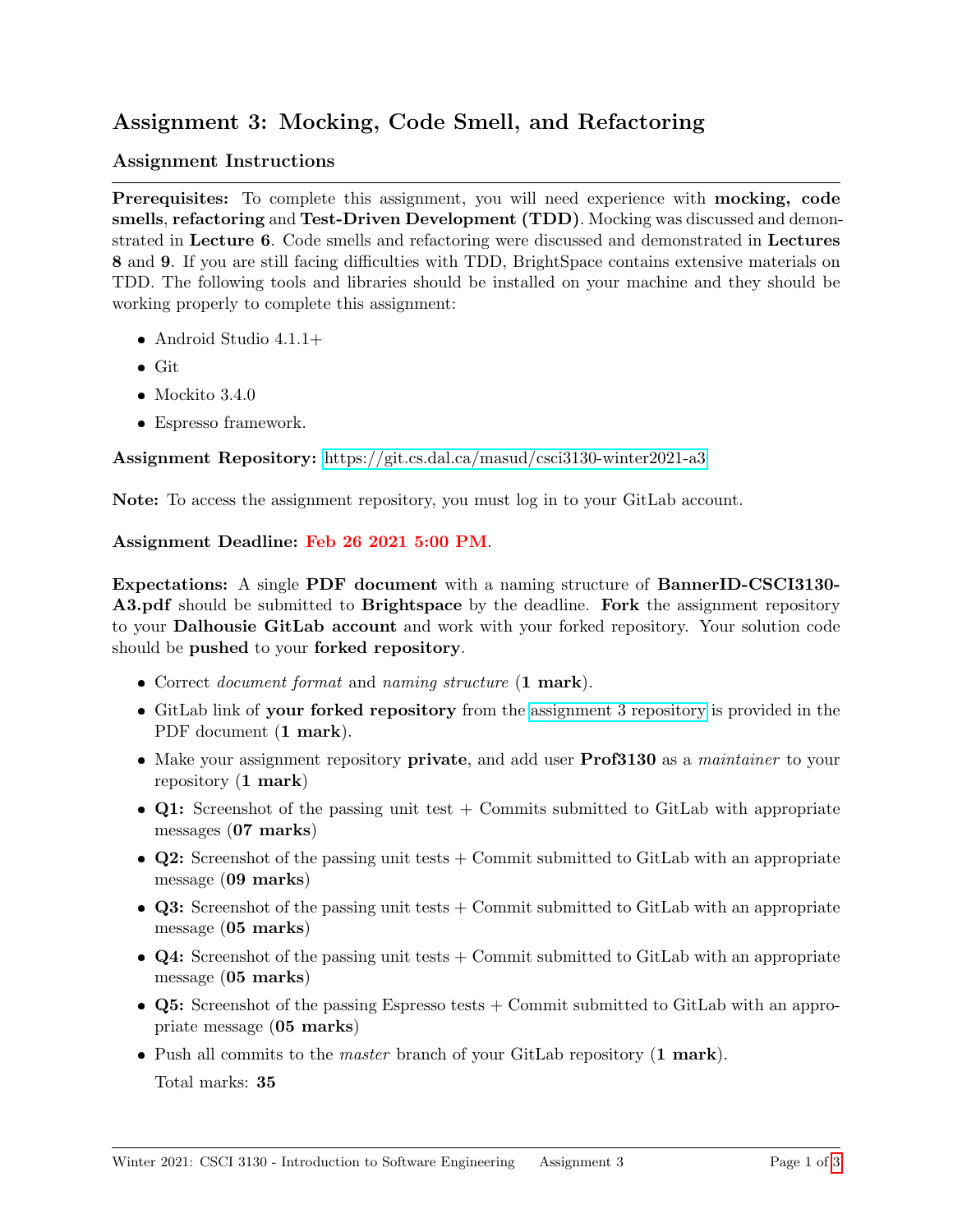## Questions

Q1 (07 marks): Let us consider that you have been developing an e-commerce application for an ABC company. The company wants to send a promotion offer to all the customers through your application. You have a production class called PromoOfferSender that takes IPromoOffer as a parameter in its sendOffer() method. Unfortunately, sendOffer() method is buggy and IPromoOffer interface is not implemented yet. However, due to a client's deadline, you still need to test PromoOfferSender class. As you might remember, when the implementation of a class or an external dependency is missing, we can mock them using a mocking framework called Mockito. Lecture 6 discussed and demonstrated this framework. Please do the following.

- Execute PromoOfferSenderTest and see the test failing.
- Complete the implementation of convertToDate() method to fix the bug in sendOffer() method. Make a separate commit with an appropriate message to GitLab (03 marks).
- Use *Mockito* framework to mock IPromoOffer interface and then pass the failed test from PromoOfferSenderTest. Once done, make a separate commit with an appropriate message to GitLab and attach a screenshot of the passing test to the answer PDF. (04 marks).

Q2 (09 marks): Let us consider that your e-commerce application has three types of users sellers, buyers and *administrator*. A seller can place online ads for his/her products through your application. A buyer can respond to these ads and place online orders. On the other hand, an administrator can manage both the buyers and sellers, and can place both online ads or orders. Once a user logs in, the application determines the user's type and then provides appropriate access levels. As a part of TDD, you and your partner already implemented an ad-hoc version of access control mechanism in AppUser class. However, your current implementation of AppUser contains a switch-case statement, which is considered to be a code smell. Interestingly, switch-case statement can be replaced with *polymorphism* concept from OOP and the current code can be improved through refactoring. This problem has been extensively discussed in Lectures 8 and 9. Please do the following.

- Execute the tests from AppUserTest class and see the tests passing.
- Refactor AppUser class by  $(1)$  converting it into an interface and  $(2)$  creating three new classes – Seller, Buyer and Admin – that contain their desired behaviours. For example, a buyer should be allowed to place online orders but not the ads. (**05 marks**).
- Modify the *constructor* from each test method in AppUserTest using appropriate classes (e.g., Seller, Buyer, Admin) and make sure that these tests are still passing with the refactored code. Once done, make a separate commit with an appropriate message to GitLab and attach a screenshot of the passing tests to the answer PDF (04 marks).

Q3 (05 marks): Let us consider that your e-commerce application has an in-memory database called ProductManager. It stores and delivers three types of items – Product, Vegetable and Clothes where both Vegetable and Clothes inherit the behaviours from Product class. However, the current implementation contains refused bequest code smells, which might have led to bugs. (For example, ideally, clothes are supposed to be produced in a factory and vegetables are supposed to be grown in a farm). As a result, none of the tests from ProductManagerTest is currently passing. This code smell has been discussed and demonstrated in Lecture 8. Please do the following.